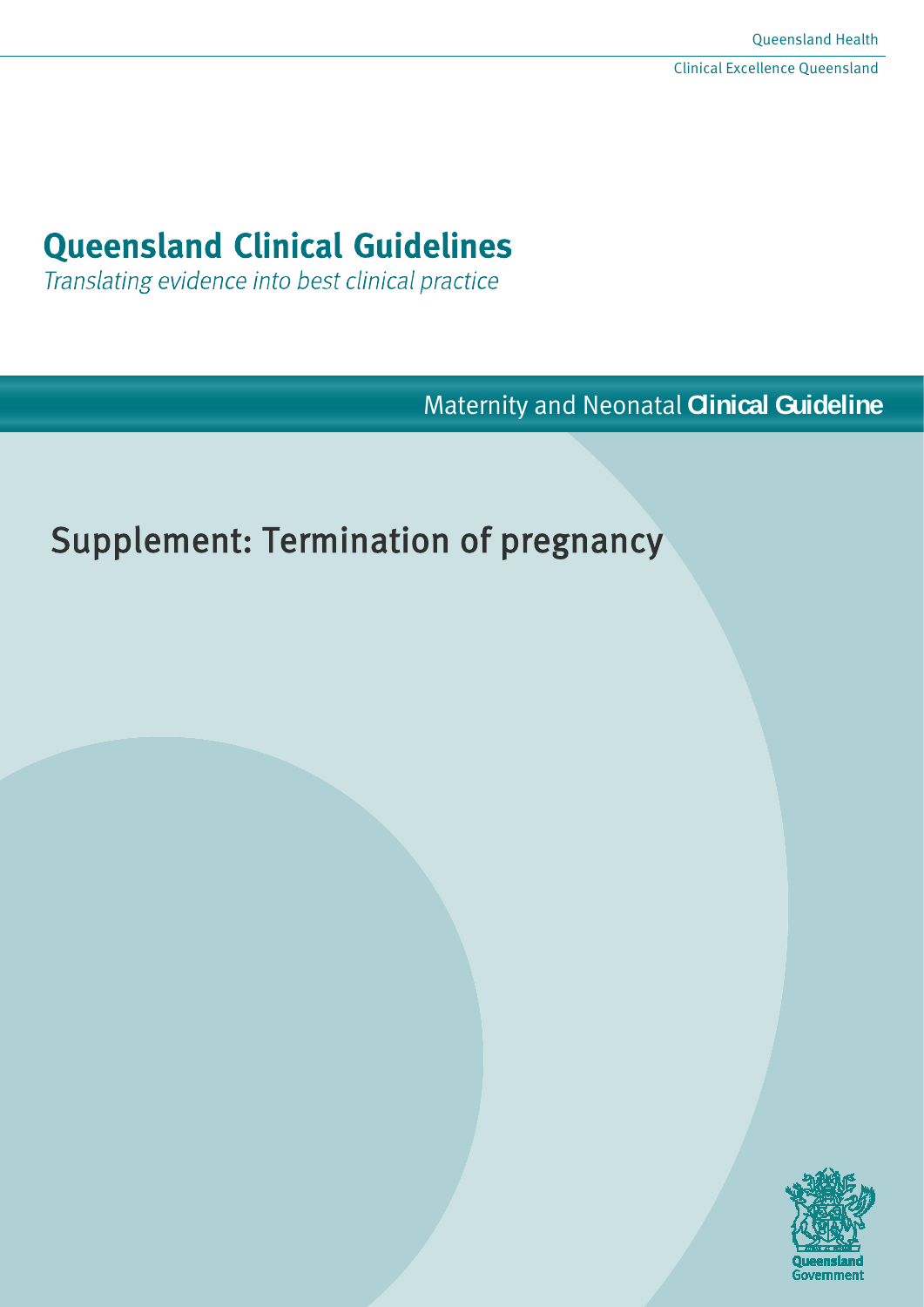#### **Table of Contents**

| 1              |  |
|----------------|--|
| 1.1            |  |
| 1.2            |  |
| 1.3            |  |
| $\overline{2}$ |  |
| 2.1            |  |
| 2.2            |  |
| 2.3            |  |
| 2.4            |  |
| 2.4.1          |  |
| 2.5            |  |
| 2.6            |  |
| 2.7            |  |
| $\mathbf{3}$   |  |
| 3.1            |  |
| 4              |  |
| 4.1            |  |
| 4.2            |  |
| 4.3            |  |
| 4.3.1          |  |
| 4.3.2          |  |
| 4.4            |  |
| 4.5            |  |
| 4.6            |  |
| 5              |  |

#### **List of Tables**

© State of Queensland (Queensland Health) 2022



This work is licensed under a Creative Commons Attribution-NonCommercial-NoDerivatives V4.0 International licence. In essence, you are free to copy and<br>communicate the work in its current form for non-commercial purposes, nd/4.0/deed.en

For further information contact Queensland Clinical Guidelines, RBWH Post Office, Herston Qld 4029, email <u>Guidelines@health.qld.gov.au</u>. For permissions<br>beyond the scope of this licence contact: Intellectual Property Offi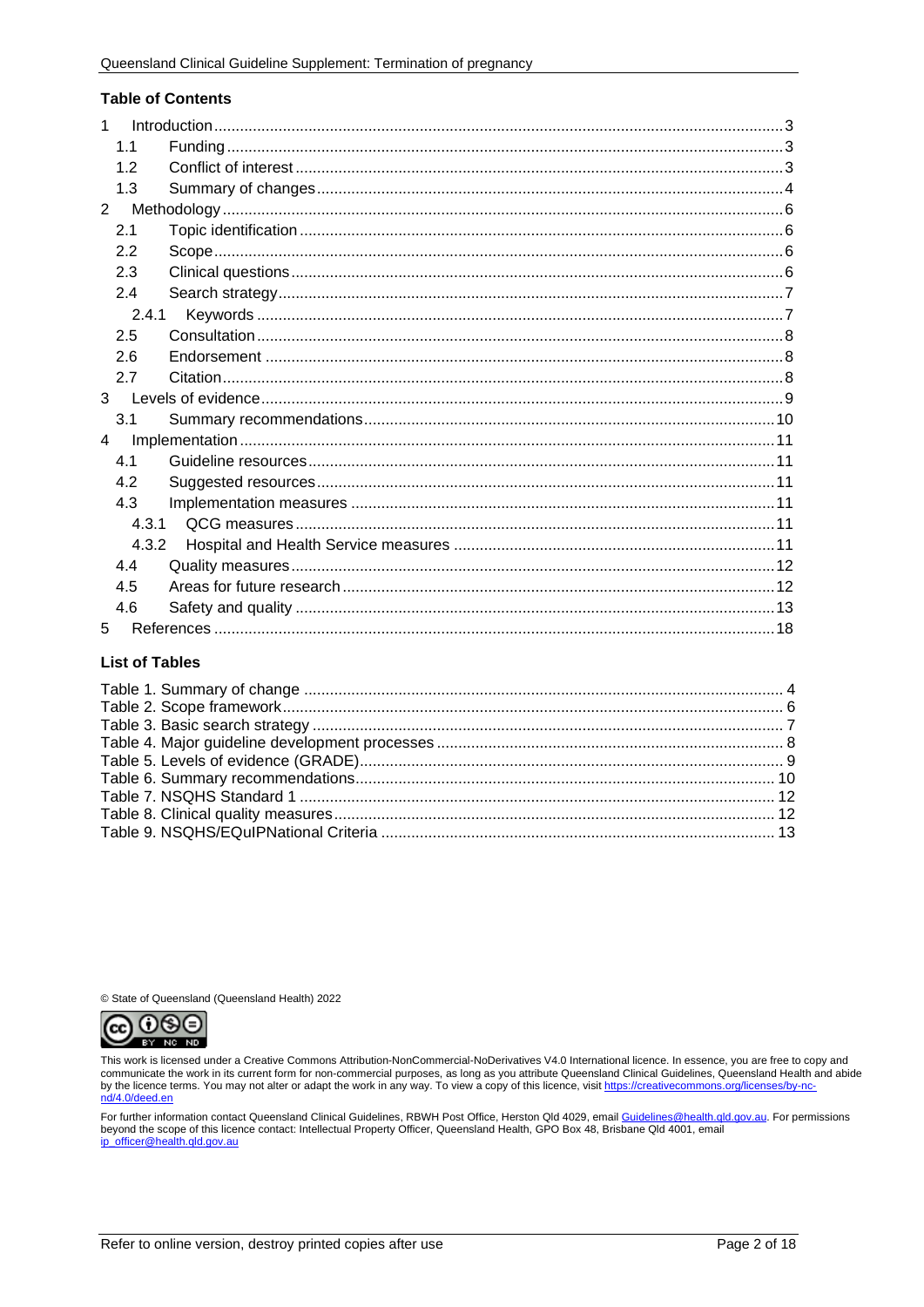# <span id="page-2-0"></span>**1 Introduction**

This document is a supplement to the Queensland Clinical Guideline (QCG) *Termination of pregnancy.* It provides supplementary information regarding guideline development, makes summary recommendations, suggests measures to assist implementation and quality activities and summarises changes (if any) to the guideline since original publication. Refer to the guideline for abbreviations, acronyms, flow charts and acknowledgements.

# <span id="page-2-1"></span>**1.1 Funding**

The development of this guideline was funded by Healthcare Improvement Unit, Queensland Health. Consumer representatives were paid a standard fee. Other working party members participated on a voluntary basis.

# <span id="page-2-2"></span>**1.2 Conflict of interest**

<span id="page-2-3"></span>Declarations of conflict of interest were sought from working party members as per the Queensland Clinical Guidelines *[Conflict of Interest](http://www.health.qld.gov.au/qcg/development#coi)* statement. Four conflicts of interest were noted and managed as per established processes.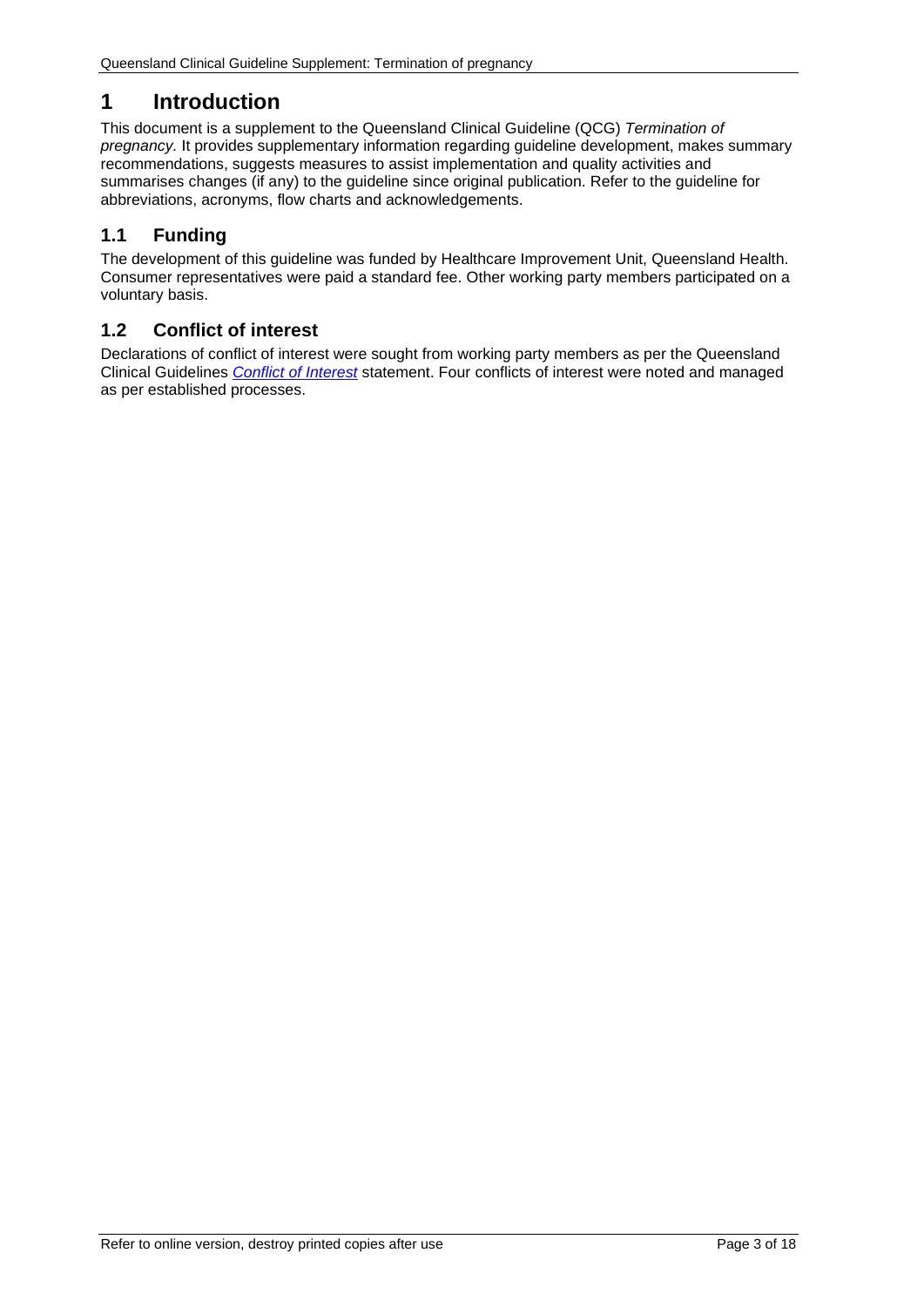# **1.3 Summary of changes**

Queensland clinical guidelines are reviewed every five years or earlier if significant new evidence emerges. [Table 1](#page-3-1) provides a summary of changes made to the guidelines since original publication.

<span id="page-3-1"></span>Table 1. Summary of change

<span id="page-3-0"></span>

| <b>Publication date</b><br>Endorsed by:                                                | <b>Identifier</b> | Summary of major change                                                                                                                                                                                                                                                                                                                                                                                                                                                                                                                                                                                                                                                                                                                                                                                                                          |
|----------------------------------------------------------------------------------------|-------------------|--------------------------------------------------------------------------------------------------------------------------------------------------------------------------------------------------------------------------------------------------------------------------------------------------------------------------------------------------------------------------------------------------------------------------------------------------------------------------------------------------------------------------------------------------------------------------------------------------------------------------------------------------------------------------------------------------------------------------------------------------------------------------------------------------------------------------------------------------|
| February 2013                                                                          | MN13.21-V1-R18    | First publication                                                                                                                                                                                                                                                                                                                                                                                                                                                                                                                                                                                                                                                                                                                                                                                                                                |
| February 2018<br><b>Queensland Clinical</b><br><b>Guidelines Steering</b><br>Committee | MN13.21-V2-R19    | Review date extended to December 2019 to align with the work of the Queensland Law Reform Commission on<br>termination of pregnancy<br>Minor updates to branding and formatting                                                                                                                                                                                                                                                                                                                                                                                                                                                                                                                                                                                                                                                                  |
| December 2018                                                                          | MN13.21-V3-R19    | Amendments initiated following enactment of the Queensland Termination of Pregnancy Act 2018<br>• Title amended from Therapeutic termination of pregnancy to Termination of pregnancy<br>• Sections amended<br>○ References to Queensland law aligned with Termination of Pregnancy Act 2018 and Crown Law advice<br>○ Appendix B: Mifepristone and misoprostol protocol amended so applicable only after 63 days gestation<br>o TGA approvals updated<br>o Minor formatting and branding updates<br>• Sections deleted<br>o Facility level approvals<br>o Indemnity<br>o Legal test for each case<br>• Section added<br>o Definition of termination healthcare<br>o Local service delivery at Section 3 Clinical standards<br>o Flowchart Medical termination with MS-2 Step<br>o Section 7.5 MS-2 Step (up to and including 63 days gestation) |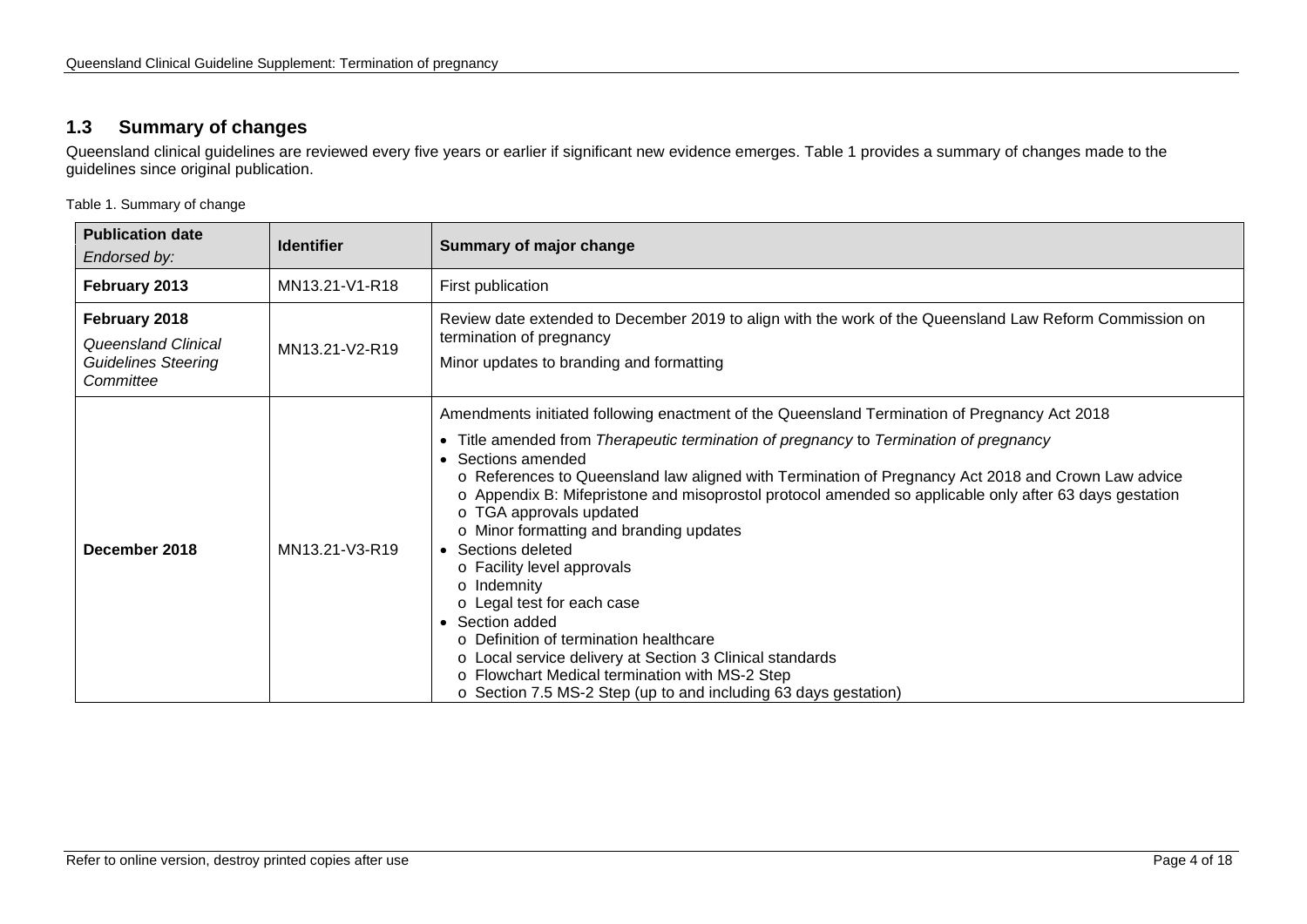| <b>Publication date</b><br>Endorsed by:                                                                                                                                                                                                                                                                                                                                                                                                                                                                                                                 | <b>Identifier</b> | Summary of major change                                                                                                                                                                                                                                                                                                                                                                    |  |  |
|---------------------------------------------------------------------------------------------------------------------------------------------------------------------------------------------------------------------------------------------------------------------------------------------------------------------------------------------------------------------------------------------------------------------------------------------------------------------------------------------------------------------------------------------------------|-------------------|--------------------------------------------------------------------------------------------------------------------------------------------------------------------------------------------------------------------------------------------------------------------------------------------------------------------------------------------------------------------------------------------|--|--|
| <b>Full review of clinical content</b><br>• Amended<br>o Clinical standards updated<br>o Appendices incorporated into text<br>October 2019<br>• Added<br>MN19.21-V4-R24<br>Statewide Maternity and<br>$\circ$ Performance of a termination definition<br><b>Neonatal Clinical Network</b><br>o Assault and domestic violence<br>o Memory creation and palliative care following live birth<br>○ Considerations for late termination<br>o Prophylactic antibiotics for surgical termination<br>o Discharge instructions and follow up<br>o Contraception |                   | • Medical practitioner responsibilities and gestational age requirements for ToP services added                                                                                                                                                                                                                                                                                            |  |  |
| August 2020                                                                                                                                                                                                                                                                                                                                                                                                                                                                                                                                             | MN19.21-V5-R24    | Amendments initiated by Clinical Lead, and request to include FGM<br>$\bullet$ Added<br>o Section 4.4. Special circumstances Female genital mutilation (FGM)<br>• Amended<br>○ Section 7.2.2 removed recommendation for one hour of observation following administration of mifepristone<br>o Added option for outpatient or at home administration following pre-termination assessment   |  |  |
| <b>March 2022</b>                                                                                                                                                                                                                                                                                                                                                                                                                                                                                                                                       | MN19.21-V6-R24    | Initiated following legislation amendments<br>• Added throughout<br>○ Reference to registered student health practitioner involvement in termination healthcare (assisting,<br>conscientious objection, education)<br>• Amended Section 4.3 Suspicion of child abuse<br>o Additional criminal offenses as specified in Criminal Code Act 1899<br>• Minor formatting and references updated |  |  |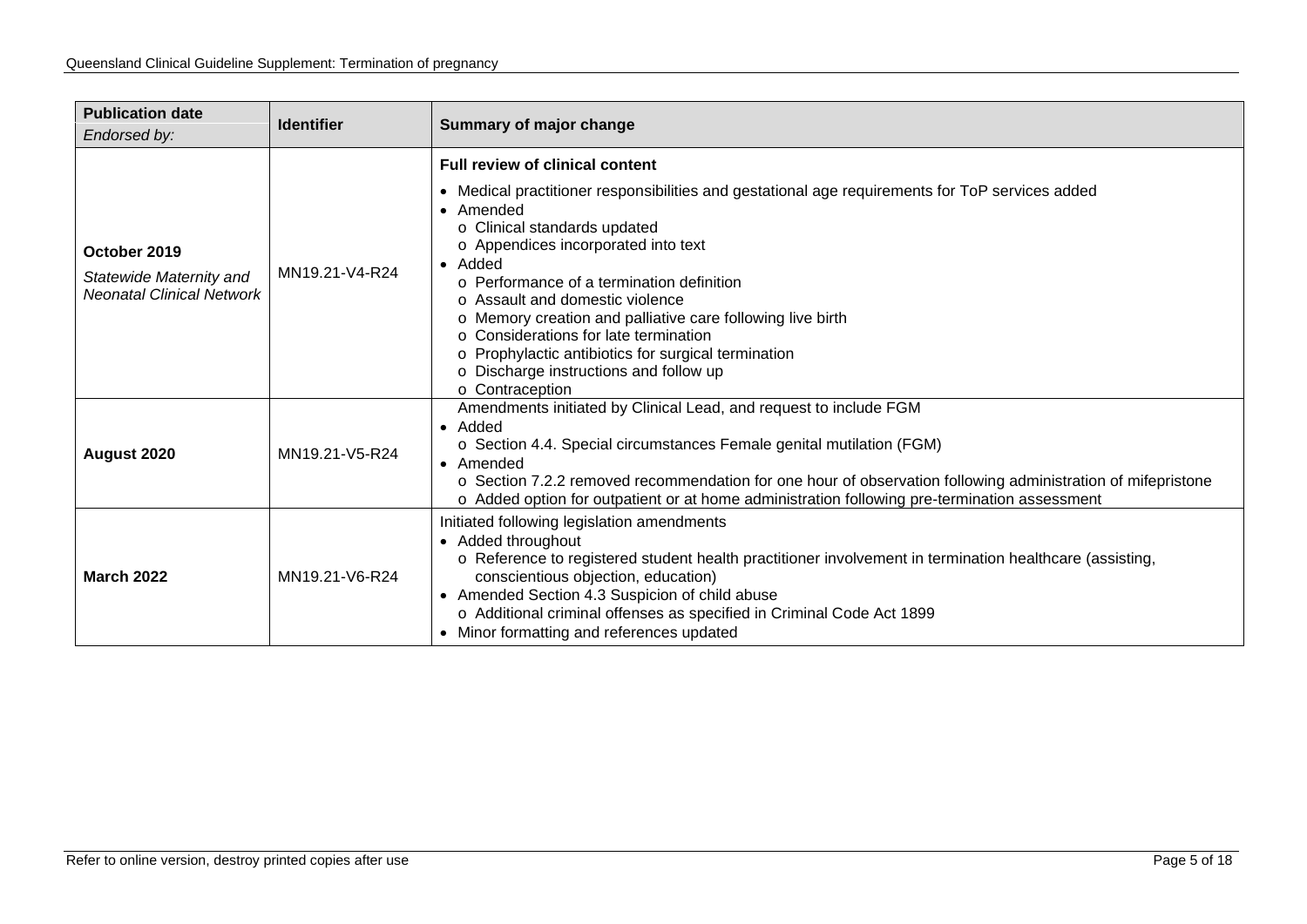# <span id="page-5-0"></span>**2 Methodology**

Queensland Clinical Guidelines (QCG) follows a rigorous process of guideline development. This process was endorsed by the Queensland Health Patient Safety and Quality Executive Committee in December 2009. The guidelines are best described as 'evidence informed consensus guidelines' and draw from the evidence base, existing national and international guidelines and the expert opinion of the working party.

# <span id="page-5-1"></span>**2.1 Topic identification**

The topic was identified as a priority by the Director General of Queensland Health in 2010. In February 2017 the Queensland Government announced it would refer the current laws on termination of pregnancy to the Queensland Law Reform Commission (QLRC) for review. On 3 December 2018 the Termination of Pregnancy Act 2018 was passed requiring the guideline to be updated to reflect this.

# <span id="page-5-2"></span>**2.2 Scope**

<span id="page-5-4"></span>The scope of the guideline was determined using the following framework.

Table 2. Scope framework

| <b>Scope framework</b> |                                                                                                                                                                                                                                                                                                                                                                                                                                                                                                                                                                                                                                                                                             |  |  |
|------------------------|---------------------------------------------------------------------------------------------------------------------------------------------------------------------------------------------------------------------------------------------------------------------------------------------------------------------------------------------------------------------------------------------------------------------------------------------------------------------------------------------------------------------------------------------------------------------------------------------------------------------------------------------------------------------------------------------|--|--|
| <b>Population</b>      | • Women requesting termination of pregnancy                                                                                                                                                                                                                                                                                                                                                                                                                                                                                                                                                                                                                                                 |  |  |
| <b>Purpose</b>         | Identify relevant evidence related to: diagnosis, assessment and management of<br>$\bullet$<br>termination of pregnancy including surgical and medical options<br>Update changes to align with the Termination of Pregnancy Act 2018 (implications for<br>$\bullet$<br>practitioner practice)                                                                                                                                                                                                                                                                                                                                                                                               |  |  |
| Outcome                | Support:<br>• Appropriate assessment, treatment and management of women requesting termination of<br>pregnancy<br>Guideline alignment with the changes (if any) to the Termination of Pregnancy Act 2018                                                                                                                                                                                                                                                                                                                                                                                                                                                                                    |  |  |
| <b>Exclusions</b>      | Detailed health promotion<br>$\bullet$<br>Detailed prevention of unwanted pregnancies and long-term contraception options<br>Standard post-surgical care<br>Discussion of ethical, religious or spiritual views on termination of pregnancy, including<br>$\bullet$<br>reason for termination. This includes (but is not limited to), rape, abnormalities, anomalies<br>or disability of mother or fetus<br>• Specific procedures of feticide<br>• Referral pathways of local HHS including management of conscientious objection, impact<br>on service provision and individual management of wait lists<br>Specific technical details of surgical procedures for termination of pregnancy |  |  |

# <span id="page-5-3"></span>**2.3 Clinical questions**

The following clinical questions were generated to inform the guideline scope and purpose:

- What are the legal considerations for termination of pregnancy in Queensland?
- What clinical assessments of the woman should be undertaken when termination of pregnancy is being considered/has been agreed/requested?
- How is termination of pregnancy achieved safely?
- What care should be provided to the woman following a termination of pregnancy?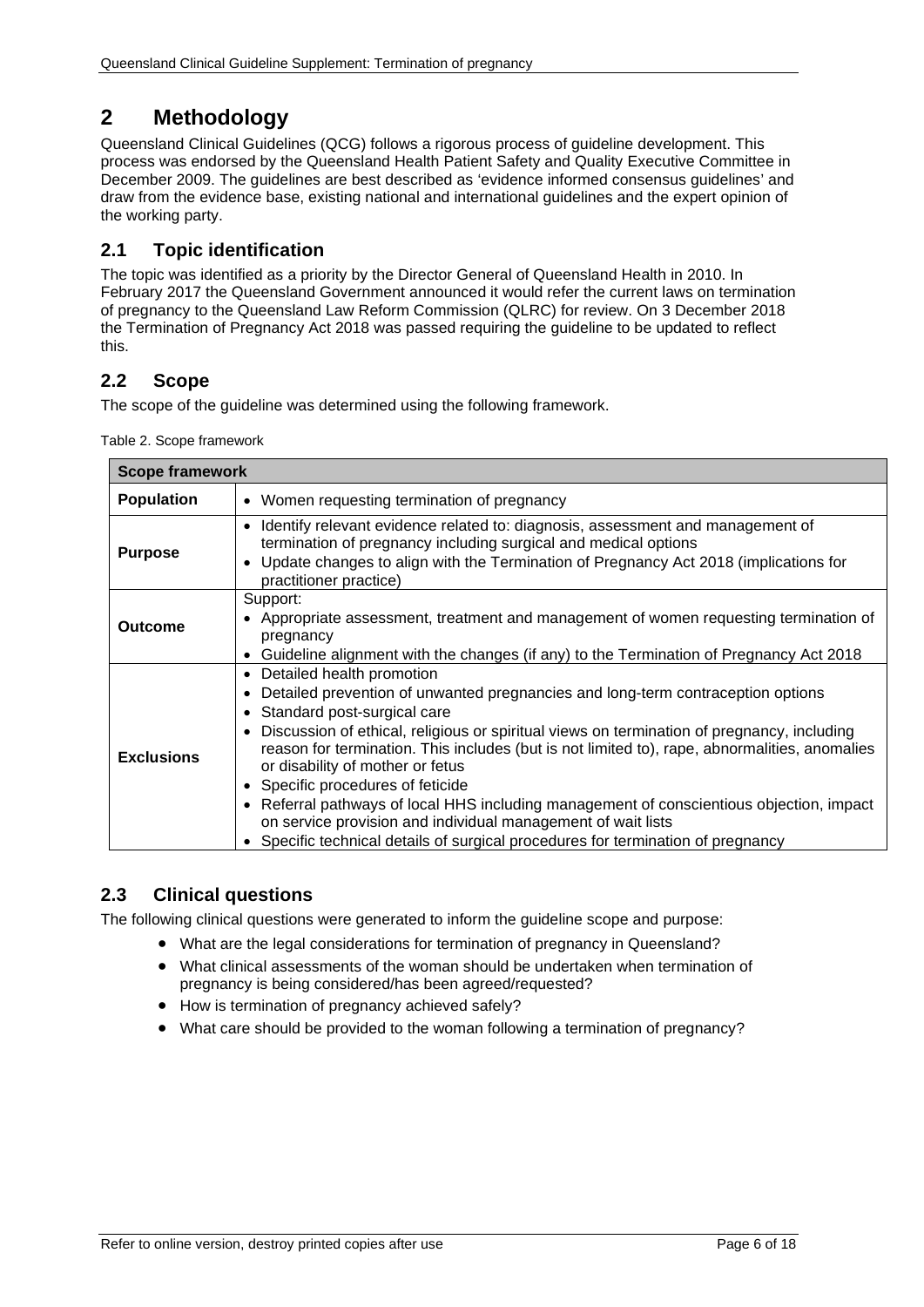# <span id="page-6-0"></span>**2.4 Search strategy**

A search of the literature was conducted during September–December 2018. The QCG search strategy is an iterative process that is repeated and amended as guideline development occurs (e.g. if additional areas of interest emerge, areas of contention requiring more extensive review are identified or new evidence is identified). All guidelines are developed using a basic search strategy. This involves both a formal and informal approach.

<span id="page-6-2"></span>Table 3. Basic search strategy

| <b>Step</b>    |                                                                                                             | <b>Consideration</b>                                                                                                                                                                                                                                                                                                                                                                                                                                                                                                                                |  |  |
|----------------|-------------------------------------------------------------------------------------------------------------|-----------------------------------------------------------------------------------------------------------------------------------------------------------------------------------------------------------------------------------------------------------------------------------------------------------------------------------------------------------------------------------------------------------------------------------------------------------------------------------------------------------------------------------------------------|--|--|
| 1 <sub>1</sub> | Review clinical guidelines<br>developed by other<br>reputable groups relevant to<br>the clinical speciality | • This may include national and/or international guideline<br>writers, professional organisations, government<br>organisations, state based groups<br>• This assists the guideline writer to identify:<br>o The scope and breadth of what others have found useful<br>for clinicians and informs the scope and clinical question<br>development<br>o Identify resources commonly found in guidelines such as<br>flowcharts, audit criteria and levels of evidence<br>o Identify common search and key terms<br>o Identify common and key references |  |  |
| 2.             | Undertake a foundation<br>search using key search<br>terms                                                  | • Construct a search using common search and key terms<br>identified during Step 1 above<br>Search the following databases<br>$\bullet$<br>o PubMed<br>o CINAHL<br>o Medline<br>o Cochrane Central Register of Controlled Trials<br>o EBSCO<br>o Embase<br>Studies published in English less than or equal to 5 years<br>previous are reviewed in the first instance. Other years<br>may be searched as are relevant to the topic<br>• Save and document the search<br>Add other databases as relevant to the clinical area                         |  |  |
| 3.             | Develop search word list for<br>each clinical question.                                                     | • This may require the development of clinical sub-questions<br>beyond those identified in the initial scope.<br>• Using the foundation search performed at Step 2 as the<br>baseline search framework, refine the search using the<br>specific terms developed for the clinical question<br>• Save and document the search strategy undertaken for<br>each clinical question                                                                                                                                                                       |  |  |
| 4.             | Other search strategies                                                                                     | • Search the reference lists of reports and articles for<br>additional studies<br>Access other sources for relevant literature<br>o Known resource sites<br>o Internet search engines<br>o Relevant text books                                                                                                                                                                                                                                                                                                                                      |  |  |

#### <span id="page-6-1"></span>**2.4.1 Keywords**

The following keywords were used in the basic search strategy: termination, abortion, pregnan\*, Rh, rhesus, follow up, feticide, ultrasound, practitioner, professional, mifepristone, misoprostol, complications, surgical, medical, Queensland Law Reform, first trimester, second trimester, prophylactic antibiotics,

Other keywords may have been used for specific aspects of the guideline.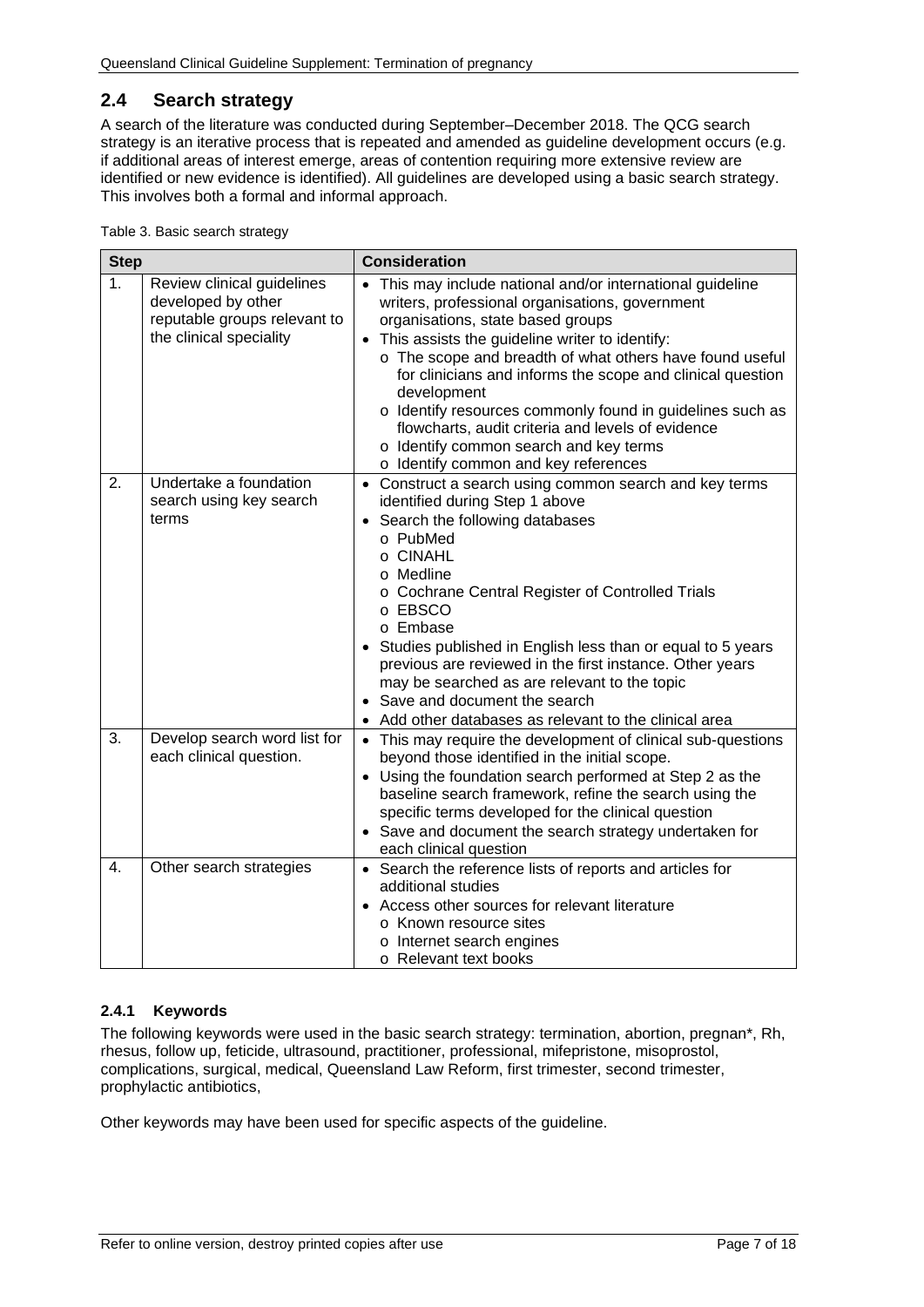# <span id="page-7-0"></span>**2.5 Consultation**

Major consultative and development processes occurred between January 2019 and May 2019. These are outlined in [Table 4.](#page-7-3)

| <b>Process</b>                   | <b>Activity</b>                                                                                                                                                                                                                                                                                                                                                                                                   |  |  |
|----------------------------------|-------------------------------------------------------------------------------------------------------------------------------------------------------------------------------------------------------------------------------------------------------------------------------------------------------------------------------------------------------------------------------------------------------------------|--|--|
| <b>Clinical lead/s</b>           | • The nominated clinical leads were approved by QCG Steering Committee                                                                                                                                                                                                                                                                                                                                            |  |  |
| <b>Consumer</b><br>participation | • Consumer participation was invited from a range of consumer-focused<br>organisations who had previously accepted an invitation for on-going<br>involvement with OCG                                                                                                                                                                                                                                             |  |  |
| <b>Working party</b>             | • An EOI for working party membership was distributed via email to<br>Queensland clinicians and stakeholders in February 2019<br>The working party was recruited from responses received<br>Working party members who participated in the working party consultation<br>$\bullet$<br>processes are acknowledged in the guideline<br>Working party consultation occurred in a virtual group via email<br>$\bullet$ |  |  |
| <b>Statewide</b><br>consultation | • Consultation was invited from Queensland clinicians and stakeholders<br>during March 2019–May 2019<br>Feedback was received primarily via email<br>All feedback was compiled and provided to the clinical lead and working<br>$\bullet$<br>party members for review and comment                                                                                                                                 |  |  |

<span id="page-7-3"></span>

|  |  |  |  | Table 4. Major guideline development processes |  |
|--|--|--|--|------------------------------------------------|--|
|--|--|--|--|------------------------------------------------|--|

## <span id="page-7-1"></span>**2.6 Endorsement**

The guideline was endorsed by the:

- Queensland Clinical Guidelines Steering Committee in October 2019
- Statewide Maternity and Neonatal Clinical Network [Queensland] in October 2019

#### <span id="page-7-2"></span>**2.7 Citation**

The recommended citation of Queensland Clinical Guidelines is in the following format:

Queensland Clinical Guidelines. [**Insert Guideline Title**]. Guideline No. [**Insert Guideline Number**]. Queensland Health. [**Insert Year of Publication**]. Available from: [www.health.qld.gov.au/qcg.](http://www.health.qld.gov.au/qcg)

#### **EXAMPLE:**

Queensland Clinical Guidelines. Normal birth. Guideline No. MN17.25-V3-R22. Queensland Health 2017. Available from: [www.health.qld.gov.au/qcg.](http://www.health.qld.gov.au/qcg)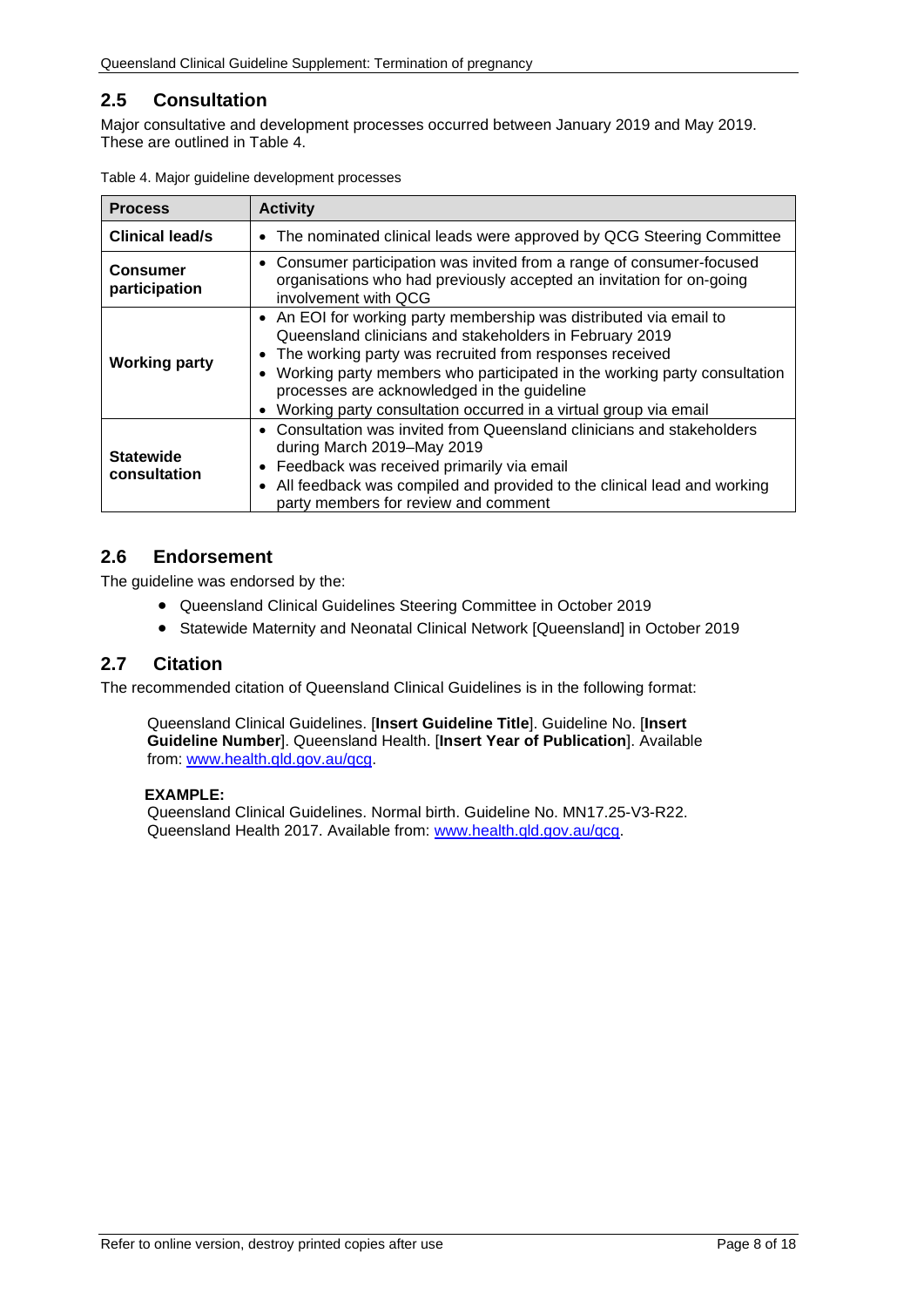# <span id="page-8-0"></span>**3 Levels of evidence**

The levels of evidence as identified by the GRADE system were used to inform the summary recommendations. Levels of evidence are outlined in [Table 5. Levels of evidence \(GRADE\).](#page-8-1)

Summary recommendations are outlined in [Table 6. Summary recommendations](#page-9-1)

<span id="page-8-1"></span>Table 5. Levels of evidence (GRADE)

|         | <b>Grade Levels of evidence</b>                                                                                                                                                                                                                               |  |  |
|---------|---------------------------------------------------------------------------------------------------------------------------------------------------------------------------------------------------------------------------------------------------------------|--|--|
| $1 + +$ | Evidence obtained from high quality meta-analyses, systematic reviews of<br>RCTs, or RCTs with a very low risk of bias.                                                                                                                                       |  |  |
| $1+$    | Evidence obtained from well conducted meta-analyses, systematic reviews<br>of RCTs, or RCTs with a low risk of bias.                                                                                                                                          |  |  |
|         | Evidence obtained from meta-analyses, systematic reviews or RCTs, or RCTs<br>with a high risk of bias.                                                                                                                                                        |  |  |
| $2 + +$ | Evidence obtained from high quality systematic reviews of case-control or<br>cohort studies or high quality case-control or cohort studies with a<br>very low risk of confounding, bias, or chance and a high probability that the<br>relationship is causal. |  |  |
| $2+$    | Evidence obtained from well conducted case-control or cohort studies with<br>a low risk of confounding, bias, or chance and a moderate probability that the<br>relationship is causal.                                                                        |  |  |
| $2 -$   | Evidence obtained from case-control or cohort studies with a high risk of<br>confounding, bias, or chance and a significant risk that the relationship is not<br>causal.                                                                                      |  |  |
| 3       | Evidence obtained from non-analytic studies, e.g. case reports, case series.                                                                                                                                                                                  |  |  |
| 4       | Expert opinion.                                                                                                                                                                                                                                               |  |  |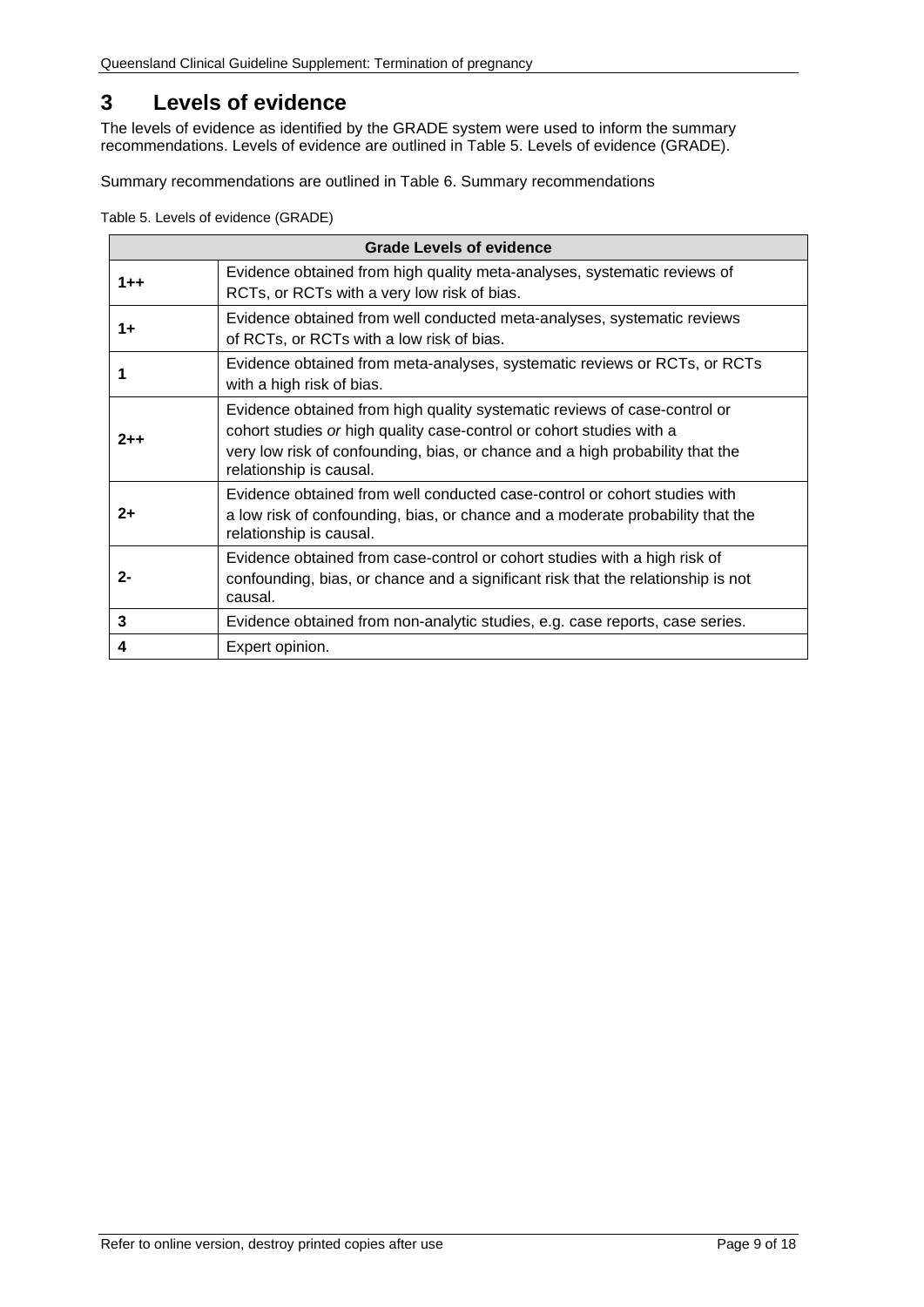## <span id="page-9-0"></span>**3.1 Summary recommendations**

Summary recommendations and levels of evidence are outlined in Table 5.

<span id="page-9-1"></span>Table 6. Summary recommendations

| <b>Recommendation</b> |                                                                                                                                                                                                                                                                                           | <b>Grading of evidence</b> |
|-----------------------|-------------------------------------------------------------------------------------------------------------------------------------------------------------------------------------------------------------------------------------------------------------------------------------------|----------------------------|
| 1                     | Healthcare providers who have a conscientious objection to the<br>performance of a termination of pregnancy must refer the woman<br>to alternate services/providers without delay                                                                                                         | 4                          |
| $\mathbf{2}$          | The recommended method for medical termination of pregnancy,<br>at less than 63 days gestation, is mifepristone followed by<br>misoprostol <sup>1-4</sup> :<br>Mifepristone 200 mg orally<br>Misoprostol 800 microgram buccal or sublingual 36-48<br>$\bullet$<br>hours post mifepristone | $1 + +$                    |
| 3                     | Prior to surgical termination of pregnancy, cervical priming is<br>recommended for <sup>1,2,4,5</sup> :<br>Women with gestations greater than 12-14 weeks<br>Nulliparous women<br>$\bullet$<br>Women less than 18 years of age                                                            | $1 + +$                    |
| 4                     | Discuss contraception during the provision of termination<br>healthcare                                                                                                                                                                                                                   | 4                          |
| 5                     | Prophylactic antibiotics are recommended for women prior to, or<br>during, surgical termination of pregnancy <sup>1,2</sup>                                                                                                                                                               | $1 + +$                    |
| 6                     | Recommend women have follow-up 14-21 days post procedure<br>(medical or surgical)                                                                                                                                                                                                         | 4                          |
| 7                     | Routinely offer pain medication, or a prescription for pain<br>medication (if outpatient setting) after both medical and surgical<br>terminations of pregnancy                                                                                                                            | 4                          |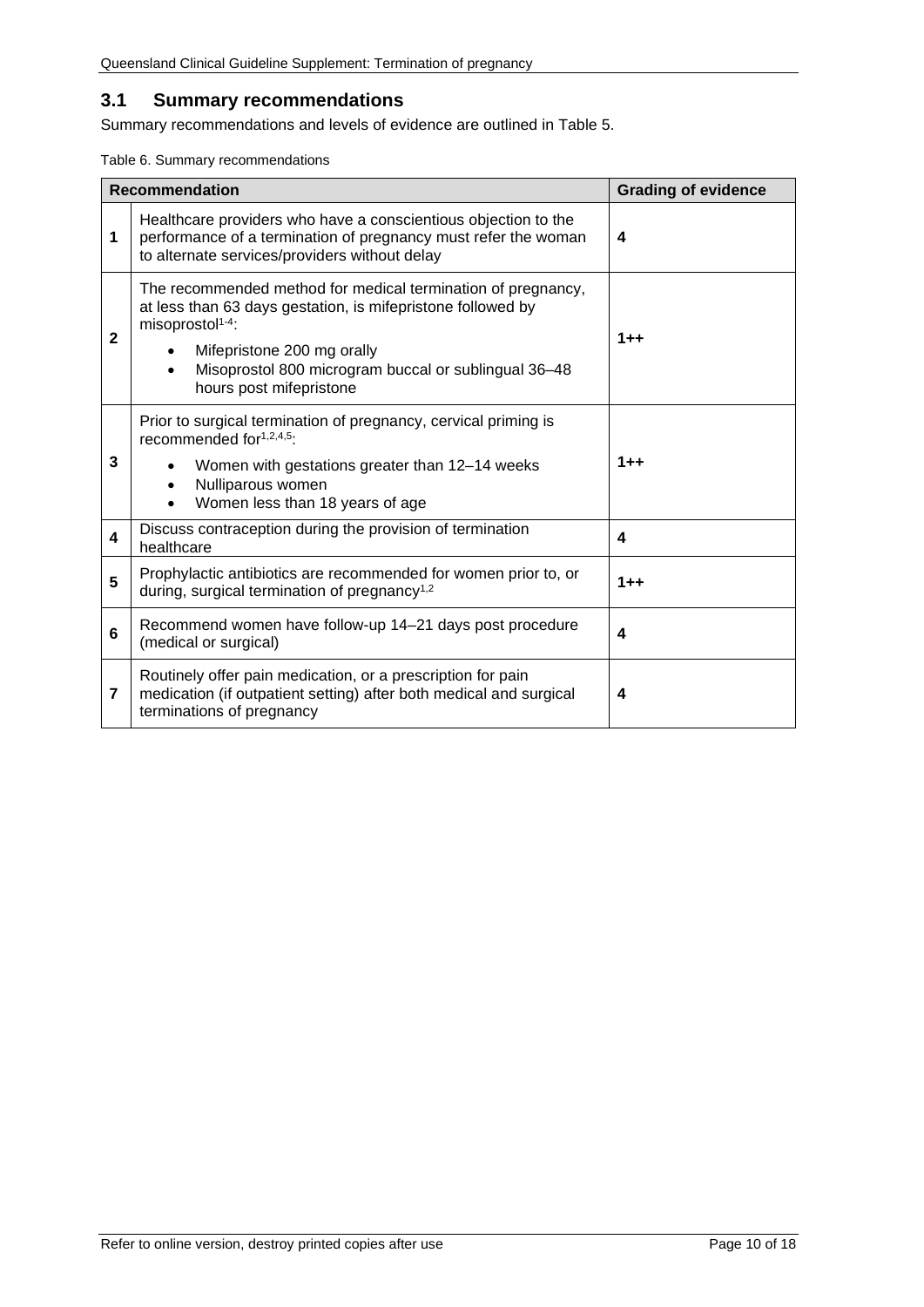# <span id="page-10-0"></span>**4 Implementation**

This guideline is applicable to all Queensland public and private maternity facilities. It can be downloaded in Portable Document Format (PDF) from [www.health.qld.gov.au/qcg](http://www.health.qld.gov.au/qcg)

## <span id="page-10-1"></span>**4.1 Guideline resources**

The following guideline components are provided on the website as separate resources:

- Flowchart: Summary of termination of pregnancy
- Flowchart: Medical termination with MS-2 Step
- Education resource: Termination of pregnancy
- Knowledge assessment: Termination of pregnancy
- Patient information: Care after your termination
- Patient information: Termination of pregnancy

#### <span id="page-10-2"></span>**4.2 Suggested resources**

During the development process stakeholders identified additional resources with potential to complement and enhance guideline implementation and application. The following resources have not been sourced or developed by QCG but are suggested as complimentary to the guideline:

- Identification of local access and referral pathways and processes
- Education for health professionals providing termination of pregnancy services

#### <span id="page-10-3"></span>**4.3 Implementation measures**

<span id="page-10-4"></span>Suggested activities to assist implementation of the guideline are outlined below.

#### **4.3.1 QCG measures**

- Notify Chief Executive Officer and relevant stakeholders
- Monitor emerging new evidence to ensure guideline reflects contemporaneous practice
- Capture user feedback
- Record and manage change requests

#### <span id="page-10-5"></span>**4.3.2 Hospital and Health Service measures**

Initiate, promote and support local systems and processes to integrate the guideline into clinical practice, including:

- Hospital and Health Service (HHS) Executive endorse the guidelines and their use in the HHS and communicate this to staff
- Promote the introduction of the guideline to relevant health care professionals
- Support education and training opportunities relevant to the guideline and service capabilities
- Align clinical care with guideline recommendations
- Undertake relevant implementation activities as outlined in the *Guideline implementation checklist* available at [www.health.qld.gov.au/qcg](http://www.health.qld.gov.au/qcg)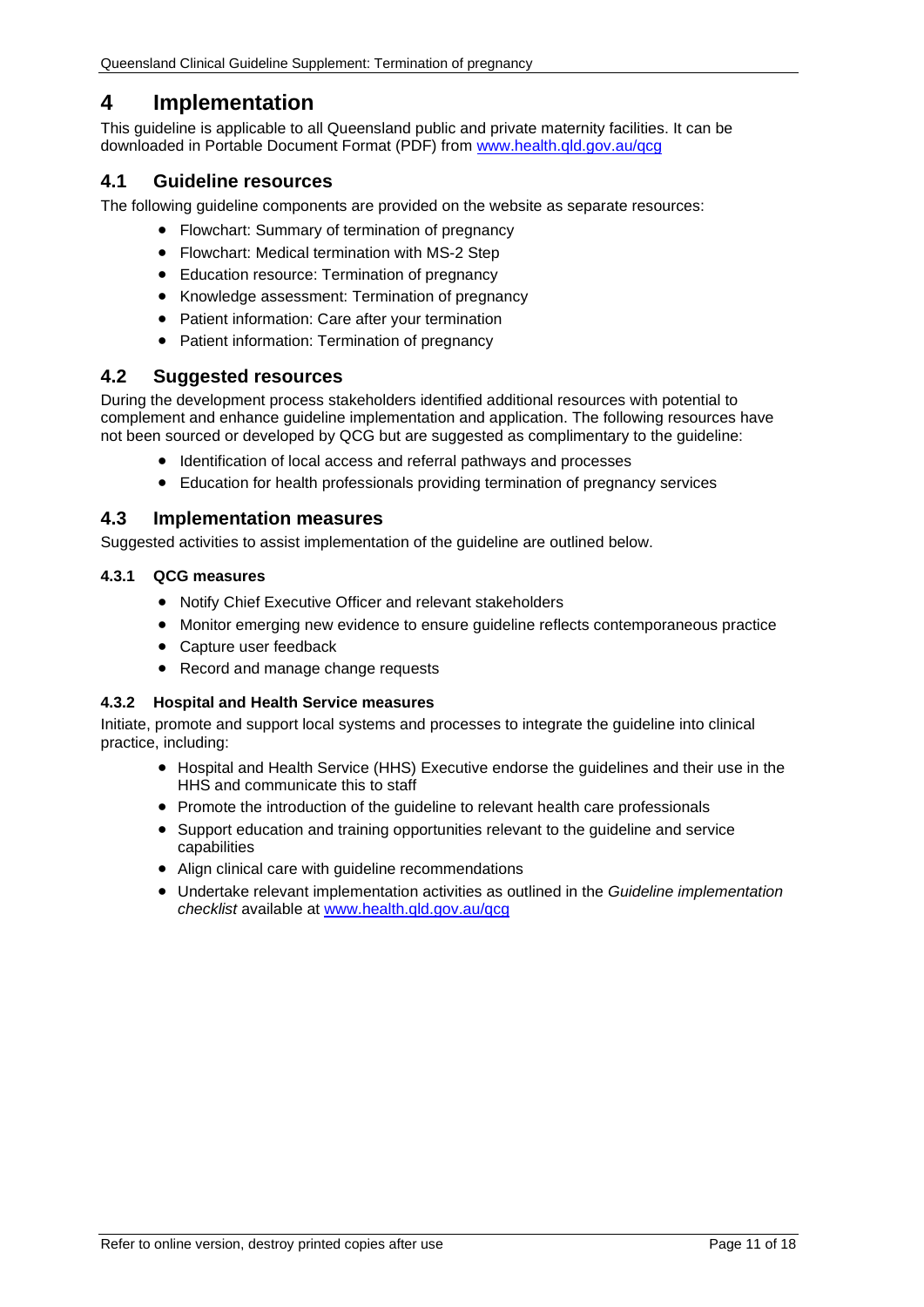## <span id="page-11-0"></span>**4.4 Quality measures**

Auditing of guideline recommendations and content assists with identifying quality of care issues and provides evidence of compliance with the National Safety and Quality Health Service (NSQHS) Standards<sup>6</sup> [Refer to Table 7. [NSQHS Standard 1\]](#page-11-2). Suggested audit and quality measures are identified in [Table 8. Clinical quality measures.](#page-11-3)

<span id="page-11-2"></span>Table 7. NSQHS Standard 1

| <b>NSQHS Standard 1: Clinical governance</b>  |                                                                                                                                                                                           |  |  |
|-----------------------------------------------|-------------------------------------------------------------------------------------------------------------------------------------------------------------------------------------------|--|--|
| <b>Clinical performance and effectiveness</b> |                                                                                                                                                                                           |  |  |
| Criterion 1.27:                               | <b>Actions required:</b>                                                                                                                                                                  |  |  |
|                                               | Provide clinicians with ready access to best-practice<br>а.<br>guidelines, integrated care pathways, clinical pathways and<br>decision support tools relevant to their clinical practice  |  |  |
| Evidence based care                           | Support clinicians to use the best available evidence,<br>b.<br>including relevant clinical care standards developed by the<br>Australian Commission on Safety and Quality in Health Care |  |  |

<span id="page-11-3"></span>The following clinical quality measures are suggested:

Table 8. Clinical quality measures

| <b>No</b>      | <b>Audit criteria</b>                                                                                            | <b>Guideline Section</b>                       |
|----------------|------------------------------------------------------------------------------------------------------------------|------------------------------------------------|
| 1.             | What proportion of women had a surgical termination of<br>pregnancy?                                             | 5.2 Method Selection<br>7 Surgical Termination |
| 2.             | What proportion of women had a medical termination of<br>pregnancy?                                              | 5.2 Method Selection<br>6 Medical Termination  |
| 3.             | What proportion of women who had a surgical termination of<br>pregnancy are prescribed cervical ripening agents? | 7.2 Cervical priming for<br>SToP               |
| 4.             | What proportion of women who had a surgical termination of<br>pregnancy received prophylactic antibiotics?       | 7.3 Surgical Curettage                         |
| 5.             | What proportion of women having a termination of pregnancy<br>were offered pain relief?                          | 8 MToP and SToP post-<br>termination care      |
| 6.             | What proportion of women were offered counselling?                                                               | 5.1 Psychosocial<br>support                    |
| 7 <sub>1</sub> | What proportion of eligible health practitioners are registered<br>prescribers of mifepristone/misoprostol?      | 6.1 Practitioner<br>Requirements               |

# <span id="page-11-1"></span>**4.5 Areas for future research**

During development the following areas where identified as having limited or poor quality evidence to inform clinical decision making. Further research in these areas may be useful.

- Comparison of satisfaction levels for women related to surgical and medical termination of pregnancy
- Australian mortality and morbidity rates relating to termination of pregnancy
- Proportion of healthcare providers who exercise a conscientious objection to termination healthcare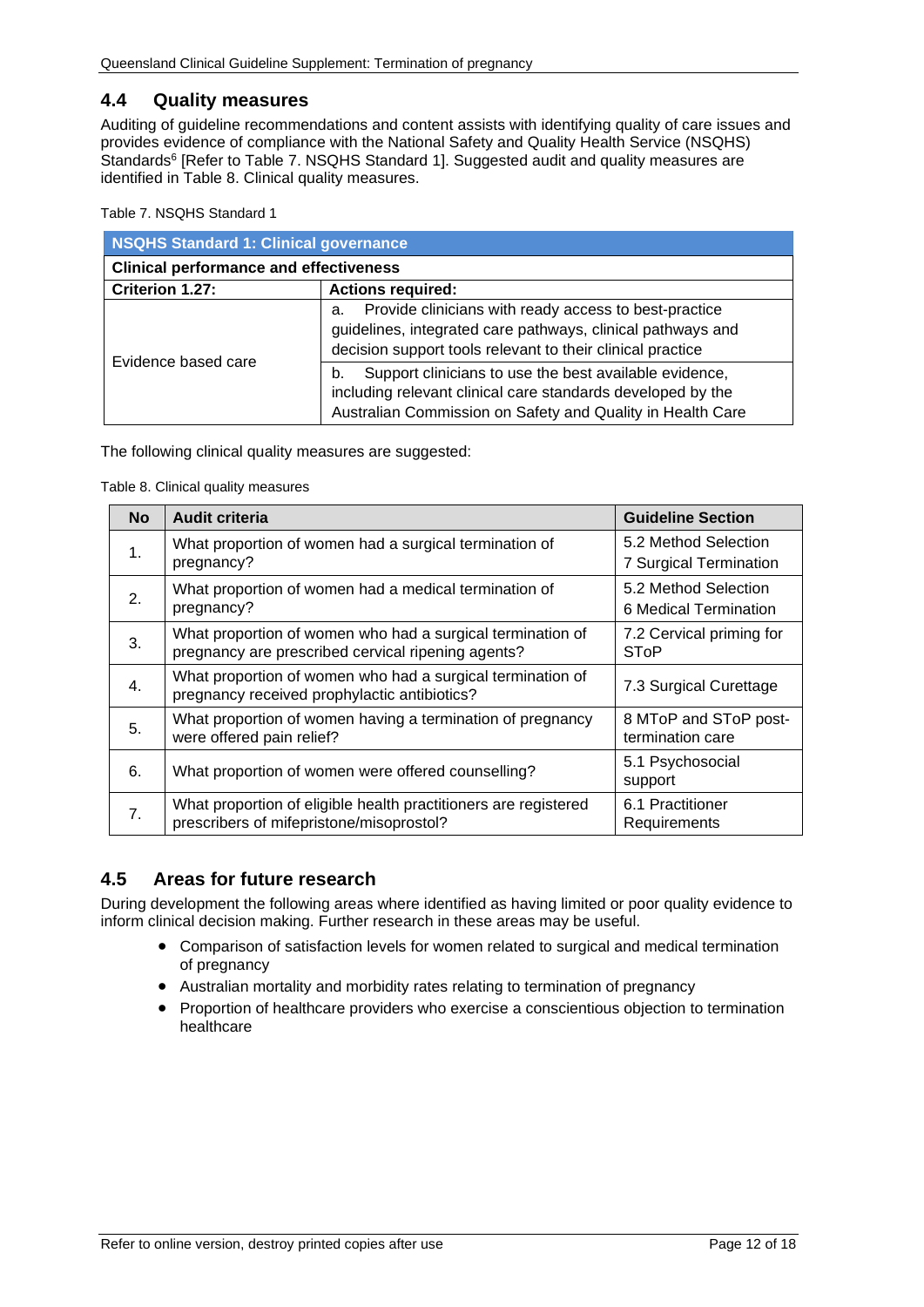# **4.6 Safety and quality**

In conjunction with the Queensland Clinical Guideline *Standard care*7, implementation of this guideline provides evidence of compliance with the National Safety and Quality Health Service Standards. 6

Table 9. NSQHS/EQuIPNational Criteria

<span id="page-12-1"></span><span id="page-12-0"></span>

| <b>NSQHS/EQuIPNational Criteria</b>                                                                                                                                                                                              | <b>Actions required</b>                                                                                                                                                                                                                                                                                                                                                                                                                                                   | $\boxtimes$ Evidence of compliance                                                                                                                                                                                                                                                                                                                                                                                                                                                                      |  |  |
|----------------------------------------------------------------------------------------------------------------------------------------------------------------------------------------------------------------------------------|---------------------------------------------------------------------------------------------------------------------------------------------------------------------------------------------------------------------------------------------------------------------------------------------------------------------------------------------------------------------------------------------------------------------------------------------------------------------------|---------------------------------------------------------------------------------------------------------------------------------------------------------------------------------------------------------------------------------------------------------------------------------------------------------------------------------------------------------------------------------------------------------------------------------------------------------------------------------------------------------|--|--|
| <b>NSQHS Standard 1: Clinical governance</b>                                                                                                                                                                                     |                                                                                                                                                                                                                                                                                                                                                                                                                                                                           |                                                                                                                                                                                                                                                                                                                                                                                                                                                                                                         |  |  |
| Patient safety and quality systems<br>Safety and quality systems are<br>integrated with governance processes<br>to enable organisations to actively<br>manage and improve the safety and<br>quality of health care for patients. | Diversity and high risk groups<br>1.15 The health service organisation:<br>a. Identifies the diversity of the consumers using its services<br>b. Identifies groups of patients using its services who are at higher<br>risk of harm<br>c. Incorporates information on the diversity of its consumers and<br>higher-risk groups into the planning and delivery of care                                                                                                     | Assessment and care appropriate to the cohort of patients is<br>☑<br>identified in the guideline<br>☑<br>High risk groups are identified in the guideline<br>☑<br>The guideline is based on the best available evidence                                                                                                                                                                                                                                                                                 |  |  |
| <b>Clinical performance and</b><br>effectiveness<br>The workforce has the right<br>qualifications, skills and supervision to<br>provide safe, high-quality health care to<br>patients.                                           | <b>Evidence based care</b><br>1.27 The health service organisation has processes that:<br>a. Provide clinicians with ready access to best-practice guidelines,<br>integrated care pathways, clinical pathways and decision support<br>tools relevant to their clinical practice<br>b. Support clinicians to use the best available evidence, including<br>relevant clinical care standards developed by the Australian<br>Commission on Safety and Quality in Health Care | ☑ Queensland Clinical Guidelines is funded by Queensland Health<br>to develop clinical guidelines relevant to the service line to guide<br>safe patient care across Queensland<br>The guideline provides evidence-based and best practice<br>☑<br>recommendations for care<br>$\boxtimes$ The guideline is endorsed for use in Queensland Health<br>facilities.<br>A desktop icon is available on every Queensland Health<br>☑<br>computer desktop to provide quick and easy access to the<br>quideline |  |  |
|                                                                                                                                                                                                                                  | Performance management<br>1.22 The health service organisation has valid and reliable<br>performance review processes that:<br>a. Require members of the workforce to regularly take part in a<br>review of their performance<br>b. Identify needs for training and development in safety and quality<br>c. Incorporate information on training requirements into the<br>organisation's training system                                                                   | $\boxtimes$ The guideline has accompanying educational resources to<br>support ongoing safety and quality education for identified<br>professional and personal development. The resources are<br>freely available on the internet http://www.health.qld.gov.au/qcg                                                                                                                                                                                                                                     |  |  |
| Patient safety and quality systems<br>Safety and quality systems are<br>integrated with governance processes<br>to enable organisations to actively<br>manage and improve the safety and<br>quality of health care for patients. | Policies and procedures<br>1.7 The health service organisation uses a risk management<br>approach to:<br>a. Set out, review, and maintain the currency and effectiveness of,<br>policies, procedures and protocols<br>b. Monitor and take action to improve adherence to policies,<br>procedures and protocols<br>c. Review compliance with legislation, regulation and jurisdictional<br>requirements                                                                    | $\boxtimes$ QCG has established processes to review and maintain all<br>guidelines and associated resources<br>☑ Change requests are managed to ensure currency of published<br>quidelines<br>☑<br>Implementation tools and checklist are provided to assist with<br>adherence to guidelines<br>Suggested audit criteria are provided in guideline supplement<br>☑<br>☑<br>The guidelines comply with legislation, regulation and<br>jurisdictional requirements                                        |  |  |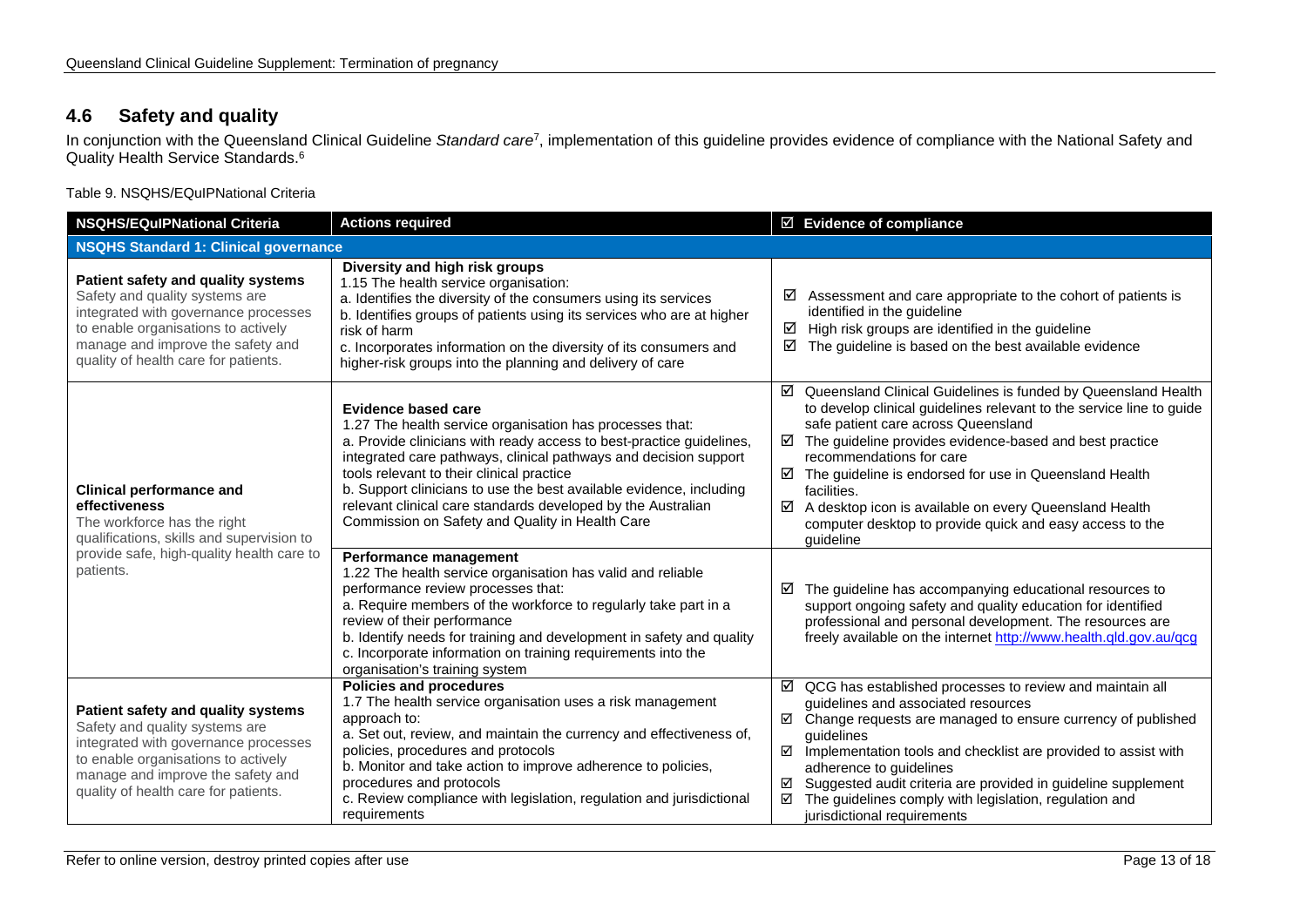| <b>NSQHS/EQulPNational Criteria</b>                                                                                                                                                                                                                                                                                        | <b>Actions required</b>                                                                                                                                                                                                                                                                                                                                                                                                                                                                                                                                                                                                                                                                                                                                                                                                                                                                                                                                                                                | $\boxtimes$ Evidence of compliance                                                                                                                                                                                                                                                                                                                                                                                                                                       |  |  |
|----------------------------------------------------------------------------------------------------------------------------------------------------------------------------------------------------------------------------------------------------------------------------------------------------------------------------|--------------------------------------------------------------------------------------------------------------------------------------------------------------------------------------------------------------------------------------------------------------------------------------------------------------------------------------------------------------------------------------------------------------------------------------------------------------------------------------------------------------------------------------------------------------------------------------------------------------------------------------------------------------------------------------------------------------------------------------------------------------------------------------------------------------------------------------------------------------------------------------------------------------------------------------------------------------------------------------------------------|--------------------------------------------------------------------------------------------------------------------------------------------------------------------------------------------------------------------------------------------------------------------------------------------------------------------------------------------------------------------------------------------------------------------------------------------------------------------------|--|--|
| <b>NSQHS Standard 2: Partnering with Consumers</b>                                                                                                                                                                                                                                                                         |                                                                                                                                                                                                                                                                                                                                                                                                                                                                                                                                                                                                                                                                                                                                                                                                                                                                                                                                                                                                        |                                                                                                                                                                                                                                                                                                                                                                                                                                                                          |  |  |
| <b>Health literacy</b><br>Health service organisations<br>communicate with consumers in a way<br>that supports effective partnerships.                                                                                                                                                                                     | <b>Communication that supports effective partnerships</b><br>2.8 The health service organisation uses communication<br>mechanisms that are tailored to the diversity of the consumers who<br>use its services and, where relevant, the diversity of the local<br>community<br>2.9 Where information for patients, carers, families and consumers<br>about health and health services is developed internally, the<br>organisation involves consumers in its development and review<br>2.10 The health service organisation supports clinicians to<br>communicate with patients, carers, families and consumers about<br>health and health care so that:<br>a. Information is provided in a way that meets the needs of patients,<br>carers, families and consumers<br>b. Information provided is easy to understand and use<br>c. The clinical needs of patients are addressed while they are in the<br>health service organisation<br>d. Information needs for ongoing care are provided on discharge | $\boxtimes$ Consumer consultation was sought and obtained during the<br>development of the guideline. Refer to the acknowledgement<br>section of the guideline for details<br>Consumer information is developed to align with the guideline<br>☑<br>and included consumer involvement during development and<br>review<br>The consumer information was developed using plain English<br>☑<br>and with attention to literacy and ease of reading needs of the<br>consumer |  |  |
| <b>NSQHS Standard 4: Medication safety</b>                                                                                                                                                                                                                                                                                 |                                                                                                                                                                                                                                                                                                                                                                                                                                                                                                                                                                                                                                                                                                                                                                                                                                                                                                                                                                                                        |                                                                                                                                                                                                                                                                                                                                                                                                                                                                          |  |  |
| <b>Clinical governance and quality</b><br>improvement to support medication<br>management<br>Organisation-wide systems are used to<br>support and promote safety for<br>procuring, supplying, storing,<br>compounding, manufacturing,<br>prescribing, dispensing, administering<br>and monitoring the effects of medicines | Integrating clinical governance<br>4.1 Clinicians use the safety and quality systems from the Clinical<br>Governance Standard when:<br>a. Implementing policies and procedures for medication<br>management<br>b. Managing risks associated with medication management<br>c. Identifying training requirements for medication management                                                                                                                                                                                                                                                                                                                                                                                                                                                                                                                                                                                                                                                               | The guideline provides current evidence based<br>☑<br>recommendations about medication                                                                                                                                                                                                                                                                                                                                                                                   |  |  |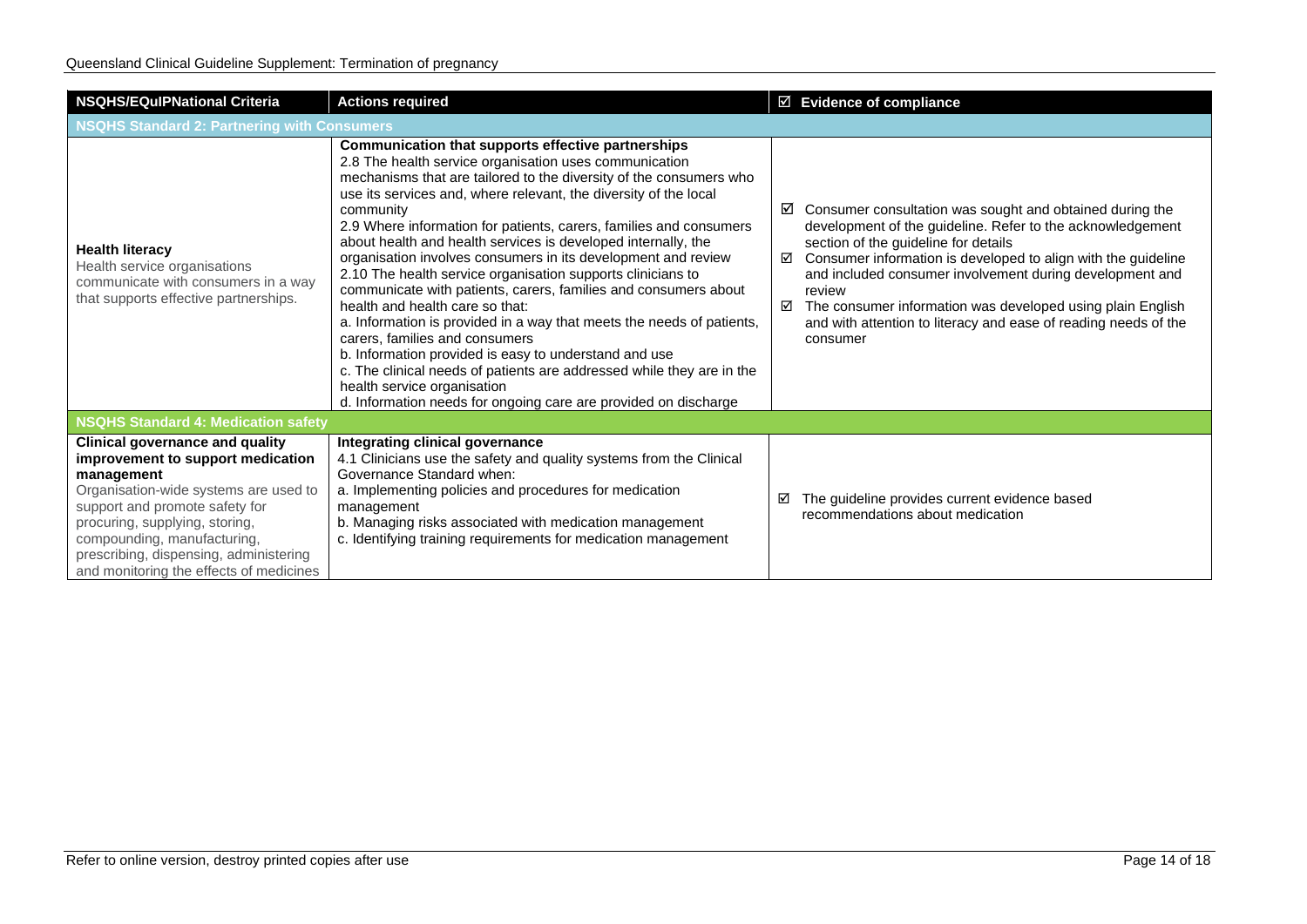| <b>NSQHS/EQuIPNational Criteria</b>                                                                                                                                                                                                           | <b>Actions required</b>                                                                                                                                                                                                                                                                                                                                                                                                                                                                                                                                                                                                                                                                                                                                                                                                                                                                                                                                                                                                                                                                                                                                                                                                                                                                            | $\boxtimes$ Evidence of compliance                                                                                                                                                                                                                                                                                                                                                                                                                                                                    |  |  |
|-----------------------------------------------------------------------------------------------------------------------------------------------------------------------------------------------------------------------------------------------|----------------------------------------------------------------------------------------------------------------------------------------------------------------------------------------------------------------------------------------------------------------------------------------------------------------------------------------------------------------------------------------------------------------------------------------------------------------------------------------------------------------------------------------------------------------------------------------------------------------------------------------------------------------------------------------------------------------------------------------------------------------------------------------------------------------------------------------------------------------------------------------------------------------------------------------------------------------------------------------------------------------------------------------------------------------------------------------------------------------------------------------------------------------------------------------------------------------------------------------------------------------------------------------------------|-------------------------------------------------------------------------------------------------------------------------------------------------------------------------------------------------------------------------------------------------------------------------------------------------------------------------------------------------------------------------------------------------------------------------------------------------------------------------------------------------------|--|--|
| <b>NSQHS Standard 5: Comprehensive care</b>                                                                                                                                                                                                   |                                                                                                                                                                                                                                                                                                                                                                                                                                                                                                                                                                                                                                                                                                                                                                                                                                                                                                                                                                                                                                                                                                                                                                                                                                                                                                    |                                                                                                                                                                                                                                                                                                                                                                                                                                                                                                       |  |  |
| <b>Clinical governance and quality</b><br>improvement to support<br>comprehensive care<br>Systems are in place to support<br>clinicians to deliver comprehensive care                                                                         | Integrating clinical governance<br>5.1 Clinicians use the safety and quality systems from the Clinical<br>Governance Standard when:<br>a. Implementing policies and procedures for comprehensive care<br>b. Managing risks associated with comprehensive care<br>c. Identifying training requirements to deliver comprehensive care<br><b>Partnering with consumers</b><br>5.3 Clinicians use organisational processes from the Partnering with<br>Consumers Standard when providing comprehensive care to:<br>a. Actively involve patients in their own care<br>b. Meet the patient's information needs<br>c. Share decision-making                                                                                                                                                                                                                                                                                                                                                                                                                                                                                                                                                                                                                                                               | $\boxtimes$ The guideline has accompanying educational resources to<br>support ongoing safety and quality education for identified<br>professional and personal development. The resources are<br>freely available on the internet http://www.health.qld.gov.au/qcg<br>$\boxtimes$ The guideline provides evidence-based and best practice<br>recommendations for care<br>☑<br>Consumer information is developed for the guideline                                                                    |  |  |
| <b>NSQHS Standard 6: Communicating for safety</b>                                                                                                                                                                                             |                                                                                                                                                                                                                                                                                                                                                                                                                                                                                                                                                                                                                                                                                                                                                                                                                                                                                                                                                                                                                                                                                                                                                                                                                                                                                                    |                                                                                                                                                                                                                                                                                                                                                                                                                                                                                                       |  |  |
| <b>Clinical governance and quality</b><br>improvement to support effective<br>communication<br>Systems are in place for effective and<br>coordinated communication that<br>supports the delivery of continuous and<br>safe care for patients. | Integrating clinical governance<br>6.1 Clinicians use the safety and quality systems from the Clinical<br>Governance Standard when:<br>a. Implementing policies and procedures to support effective clinical<br>communication<br>b. Managing risks associated with clinical communication<br>c. Identifying training requirements for effective and coordinated<br>clinical communication<br><b>Partnering with consumers</b><br>6.3 Clinicians use organisational processes from the Partnering with<br>Consumers Standard to effectively communicate with patients,<br>carers and families during high-risk situations to:<br>a. Actively involve patients in their own care<br>b. Meet the patient's information needs<br>c. Share decision-making<br>Organisational processes to support effective communication<br>6.4 The health service organisation has clinical communications<br>processes to support effective communication when:<br>a. Identification and procedure matching should occur<br>b. All or part of a patient's care is transferred within the organisation,<br>between multidisciplinary teams, between clinicians or between<br>organisations; and on discharge<br>c. Critical information about a patient's care, including information on<br>risks, emerges or changes | $\boxtimes$ Requirements for effective clinical communication by clinicians<br>are identified<br>$\boxtimes$ The guideline provides evidence-based and best practice<br>recommendations for communication between clinicians<br>The guideline provides evidence-based and best practice<br>☑<br>recommendations for communication with patients, carers and<br>families<br>☑<br>The guideline provides evidence-based and best practice<br>recommendations for discharge planning and follow -up care |  |  |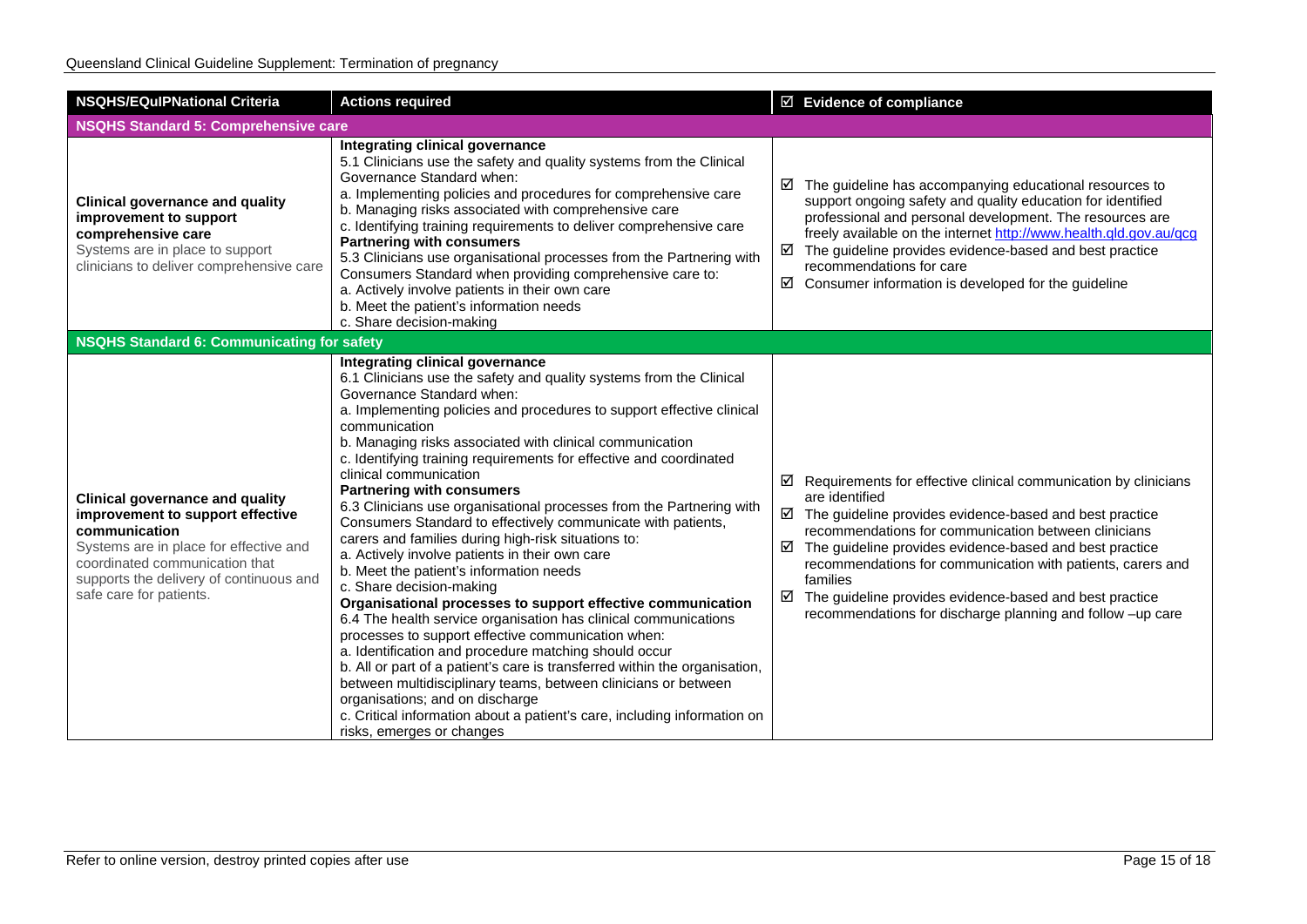| <b>NSQHS/EQulPNational Criteria</b>                                                                                                                                                            | <b>Actions required</b>                                                                                                                                                                                                                                                                                                                                                                                                                                                                                                                                                                                                                                                                                                                                                                                                                                                                                                                                                                             | $\boxtimes$ Evidence of compliance                                                                                                                                                    |  |  |
|------------------------------------------------------------------------------------------------------------------------------------------------------------------------------------------------|-----------------------------------------------------------------------------------------------------------------------------------------------------------------------------------------------------------------------------------------------------------------------------------------------------------------------------------------------------------------------------------------------------------------------------------------------------------------------------------------------------------------------------------------------------------------------------------------------------------------------------------------------------------------------------------------------------------------------------------------------------------------------------------------------------------------------------------------------------------------------------------------------------------------------------------------------------------------------------------------------------|---------------------------------------------------------------------------------------------------------------------------------------------------------------------------------------|--|--|
| NSQHS Standard 6: Communicating for safety (continued)                                                                                                                                         |                                                                                                                                                                                                                                                                                                                                                                                                                                                                                                                                                                                                                                                                                                                                                                                                                                                                                                                                                                                                     |                                                                                                                                                                                       |  |  |
| <b>Communication of critical</b><br>information<br>Systems to effectively communicate<br>critical information and risks when they<br>emerge or change are used to ensure<br>safe patient care. | <b>Communicating critical information</b><br>6.9 Clinicians and multidisciplinary teams use clinical<br>communication processes to effectively communicate critical<br>information, alerts and risks, in a timely way, when they emerge or<br>change to:<br>a. Clinicians who can make decisions about care<br>b. Patients, carers and families, in accordance with the wishes of the<br>patient<br>6.10 The health service organisation ensures that there are<br>communication processes for patients, carers and families to directly<br>communicate critical information and risks about care to clinicians                                                                                                                                                                                                                                                                                                                                                                                     | Requirements for effective clinical communication of critical<br>☑<br>information are identified<br>$\boxtimes$ Requirements for escalation of care are identified                    |  |  |
| <b>Communicating at clinical handover</b><br>Processes for structured clinical<br>handover are used to effectively<br>communicate about the health care of<br>patients.                        | <b>Clinical handover</b><br>6.7 The health service organisation, in collaboration with clinicians,<br>defines the:<br>a. Minimum information content to be communicated at clinical<br>handover, based on best-practice guidelines<br>b. Risks relevant to the service context and the particular needs of<br>patients, carers and families<br>c. Clinicians who are involved in the clinical handover<br>6.8 Clinicians use structured clinical handover processes that<br>include:<br>a. Preparing and scheduling clinical handover<br>b. Having the relevant information at clinical handover<br>c. Organising relevant clinicians and others to participate in clinical<br>handover<br>d. Being aware of the patient's goals and preferences<br>e. Supporting patients, carers and families to be involved in clinical<br>handover, in accordance with the wishes of the patient<br>f. Ensuring that clinical handover results in the transfer of<br>responsibility and accountability for care | The guideline acknowledges the need for local protocols to<br>☑<br>support transfer of information, professional responsibility and<br>accountability for some or all aspects of care |  |  |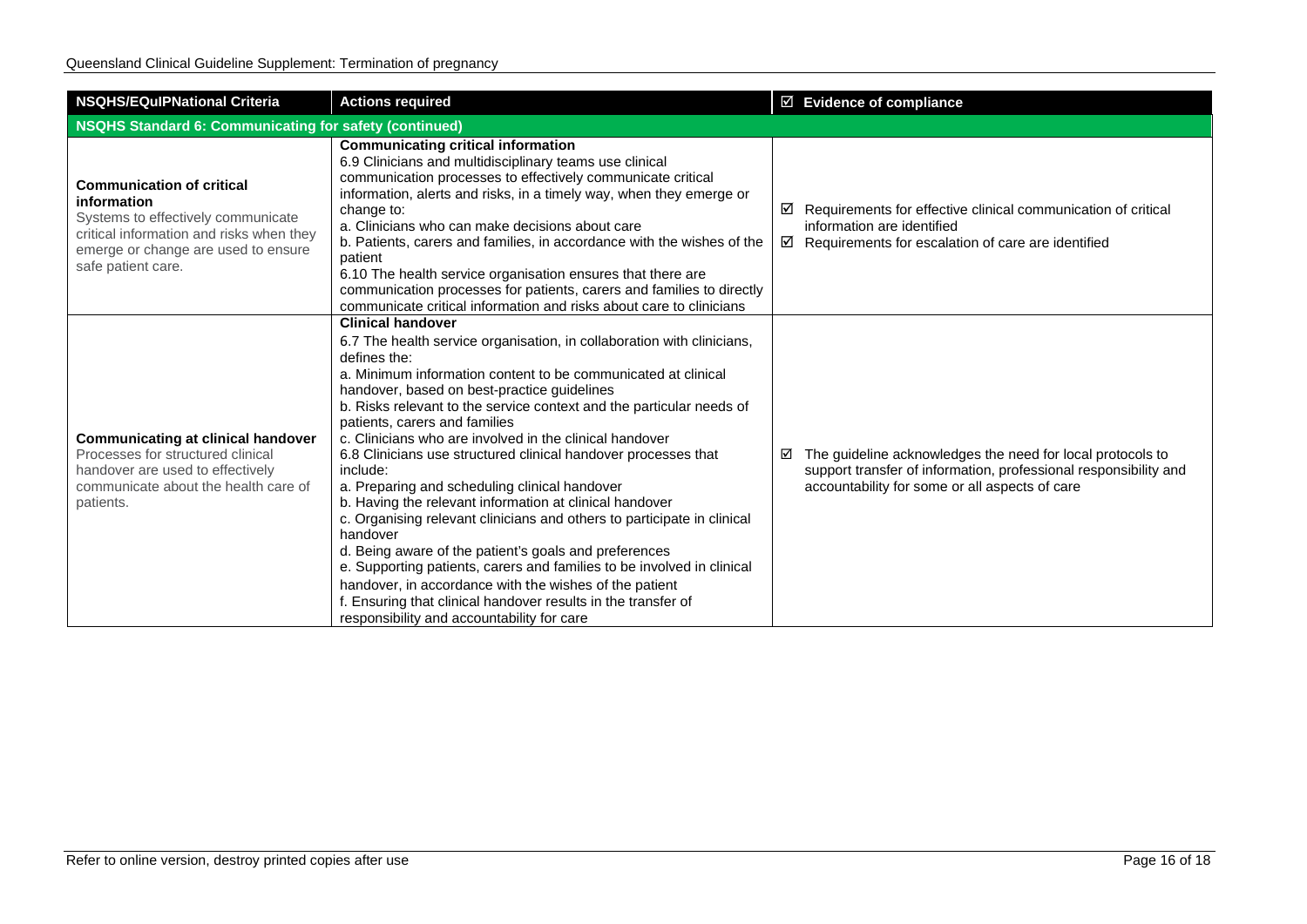| <b>NSQHS/EQulPNational Criteria</b>                                                                                                                                                                                                                                                           | <b>Actions required</b>                                                                                                                                                                                                                                                                                                                                                                                                                                                                                                                                                                                                                                                                                            |        | $\boxtimes$ Evidence of compliance                                                                                                                                                 |  |
|-----------------------------------------------------------------------------------------------------------------------------------------------------------------------------------------------------------------------------------------------------------------------------------------------|--------------------------------------------------------------------------------------------------------------------------------------------------------------------------------------------------------------------------------------------------------------------------------------------------------------------------------------------------------------------------------------------------------------------------------------------------------------------------------------------------------------------------------------------------------------------------------------------------------------------------------------------------------------------------------------------------------------------|--------|------------------------------------------------------------------------------------------------------------------------------------------------------------------------------------|--|
| <b>NSQHS Standard 7: Blood management</b>                                                                                                                                                                                                                                                     |                                                                                                                                                                                                                                                                                                                                                                                                                                                                                                                                                                                                                                                                                                                    |        |                                                                                                                                                                                    |  |
| <b>Clinical governance and quality</b><br>improvement to support blood<br>management<br>Organisation-wide governance and<br>quality improvement systems are used<br>to ensure safe and high-quality care of<br>patients' own blood, and to ensure that<br>blood product requirements are met. | Integrating clinical governance<br>7.1 Clinicians use the safety and quality systems from the Clinical<br>Governance Standard when:<br>a. Implementing policies and procedures for blood management<br>b. Managing risks associated with blood management<br>c. Identifying training requirements for blood management                                                                                                                                                                                                                                                                                                                                                                                             | ⊻      | The guideline provides evidence-based and best practice<br>recommendations for use of blood products                                                                               |  |
| Prescribing and clinical use of blood<br>and blood products<br>The clinical use of blood and blood<br>products is appropriate, and strategies<br>are used to reduce the risks associated<br>with transfusion.                                                                                 | Optimising and conserving patients' own blood<br>7.4 Clinicians use the blood and blood products processes to<br>manage the need for, and minimise the inappropriate use of, blood<br>and blood products by:<br>a. Optimising patients' own red cell mass, haemoglobin and iron<br>stores<br>b. Identifying and managing patients with, or at risk of, bleeding<br>c. Determining the clinical need for blood and blood products, and<br>related risks<br>Prescribing and administering blood and blood products<br>7.6 The health service organisation supports clinicians to prescribe<br>and administer blood and blood products appropriately, in<br>accordance with national guidelines and national criteria | ☑<br>☑ | The guideline provides evidence-based and best practice<br>recommendations for use of blood products<br>The guideline is consistent with recommendations of national<br>guidelines |  |